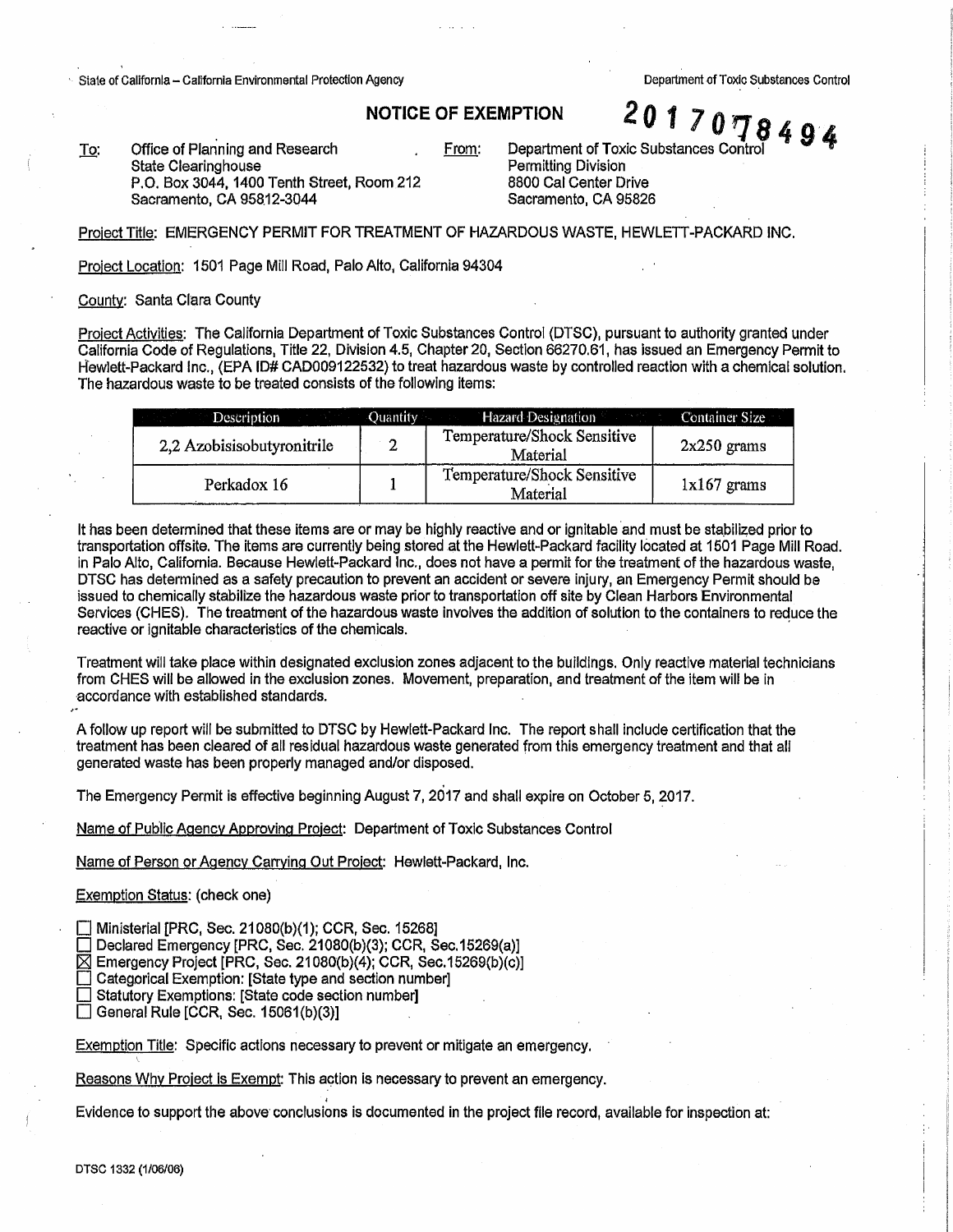State of California - California Environmental Protection Agency

Department of Toxic Substances Control

Department of Toxic Substances Control Permitting Division 8800 Cal Center Drive Sacramento, California 95826

2017078494

07

**Matthew Mullinax Project Manager Name**  Hazardous Substances Engineer Project Manager Title

(916) 255-6531 Phone #

 $\frac{128}{2017}$ 

Tatthi

**Project Manager Signature** 

## TO BE COMPLETED BY OPR ONLY

Date Received For Filing and Posting at OPR:

Governor's Office of Planning & Research **JUL 28 2017** STATE CLEARINGHOUSE